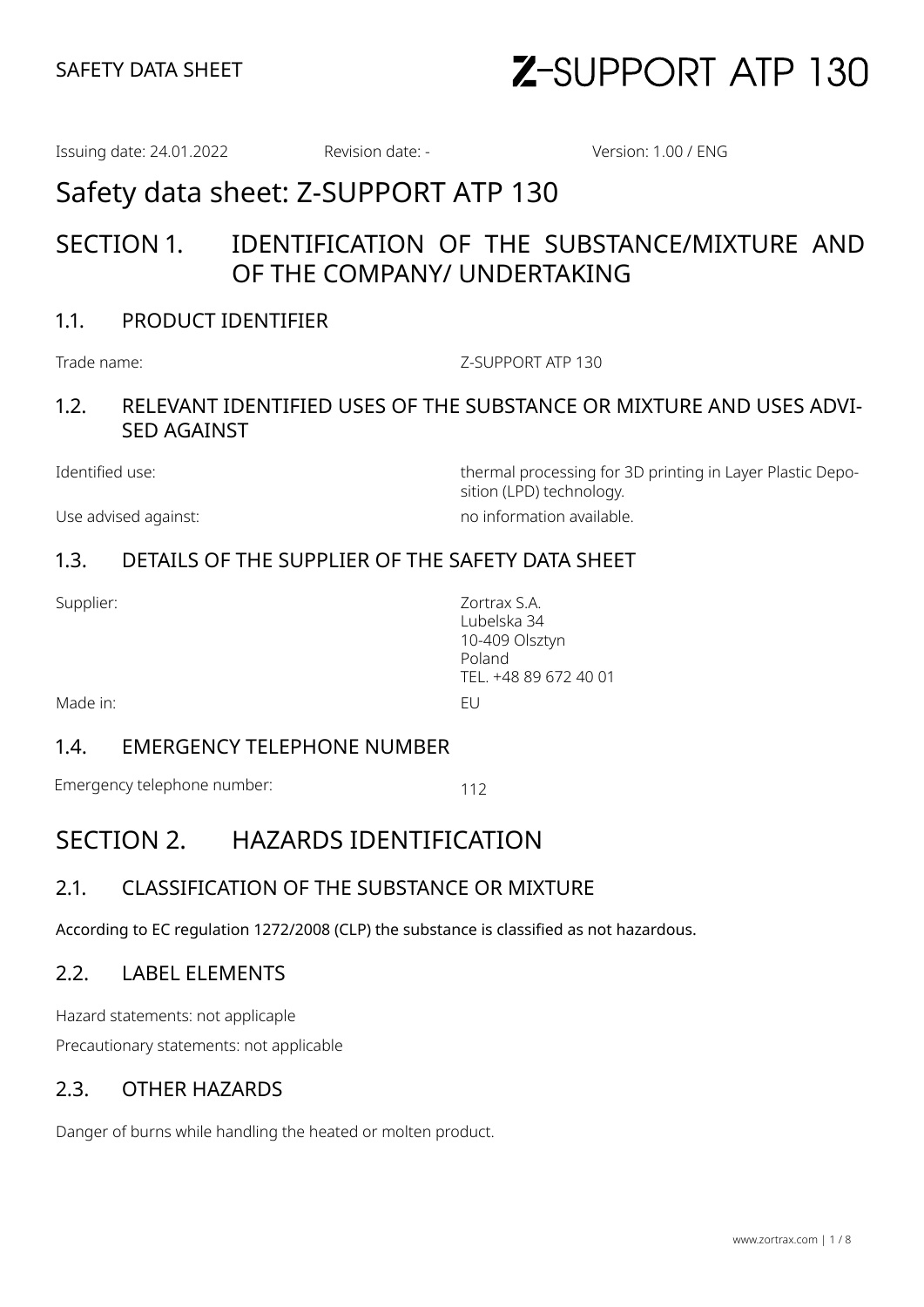### SECTION 3. COMPOSITION/INFORMATION ON INGREDIENTS

### 3.1. SUBSTANCES

Acrylate Terpolymer based polymer blend enhanced for 3D printing.

### 3.2. MIXTURES

Not applicable.

### SECTION 4. FIRST AID MEASURES

### 4.1. DESCRIPTION OF FIRST AID MEASURES

| General information:   | Contaminated clothing must be taken off immediately.                                                                                                                                                                                                                           |
|------------------------|--------------------------------------------------------------------------------------------------------------------------------------------------------------------------------------------------------------------------------------------------------------------------------|
| Eye contact:           | Vapor or heated product may cause eye irritation. In case<br>of contact with eyes, rinse open eyes thoroughly with wa-<br>ter. Remove contact lenses and continue flushing. If irrita-<br>tion develops, seek immediate medical attention.                                     |
| Skin contact:          | After contact with the molten product, cool skin area im-<br>mediately with cool water. Do not remove the product<br>from the affected skin areas without medical assistance.<br>Cover with sterile cotton sheeting to protect against infec-<br>tion. Seek medical attention. |
| Ingestion:             | Rinse mouth with water. Induce vomiting immediately and<br>seek medical attention. If a person vomits when lying on<br>his back, place him in the recovery position.                                                                                                           |
| Inhalation:            | After inhalation of decomposition products, gases or dust,<br>bring the affected person to a source of fresh air and keep<br>calm. Contact a physician in case of discomfort.                                                                                                  |
| Note to the physician: | Treat symptomatically.                                                                                                                                                                                                                                                         |

### 4.2. MOST IMPORTANT SYMPTOMS AND EFFECTS, BOTH ACUTE AND DELAYED

Dust: Skin irritation, eye irritation and redness.

### 4.3. INDICATION OF ANY IMMEDIATE MEDICAL ATTENTION AND SPECIAL TREAT-MENT NEEDED

Treat symptomatically. Decontamination, vital functions.

### SECTION 5. FIREFIGHTING MEASURES

### 5.1. EXTINGUISHING MEDIA

Suitable extinguishing media: Water spray jet, foam, extinguishing powder, carbon dioxide.

Unsuitable extinguishing media: Full water jet or a solid water stream. It might scatter and spread fire.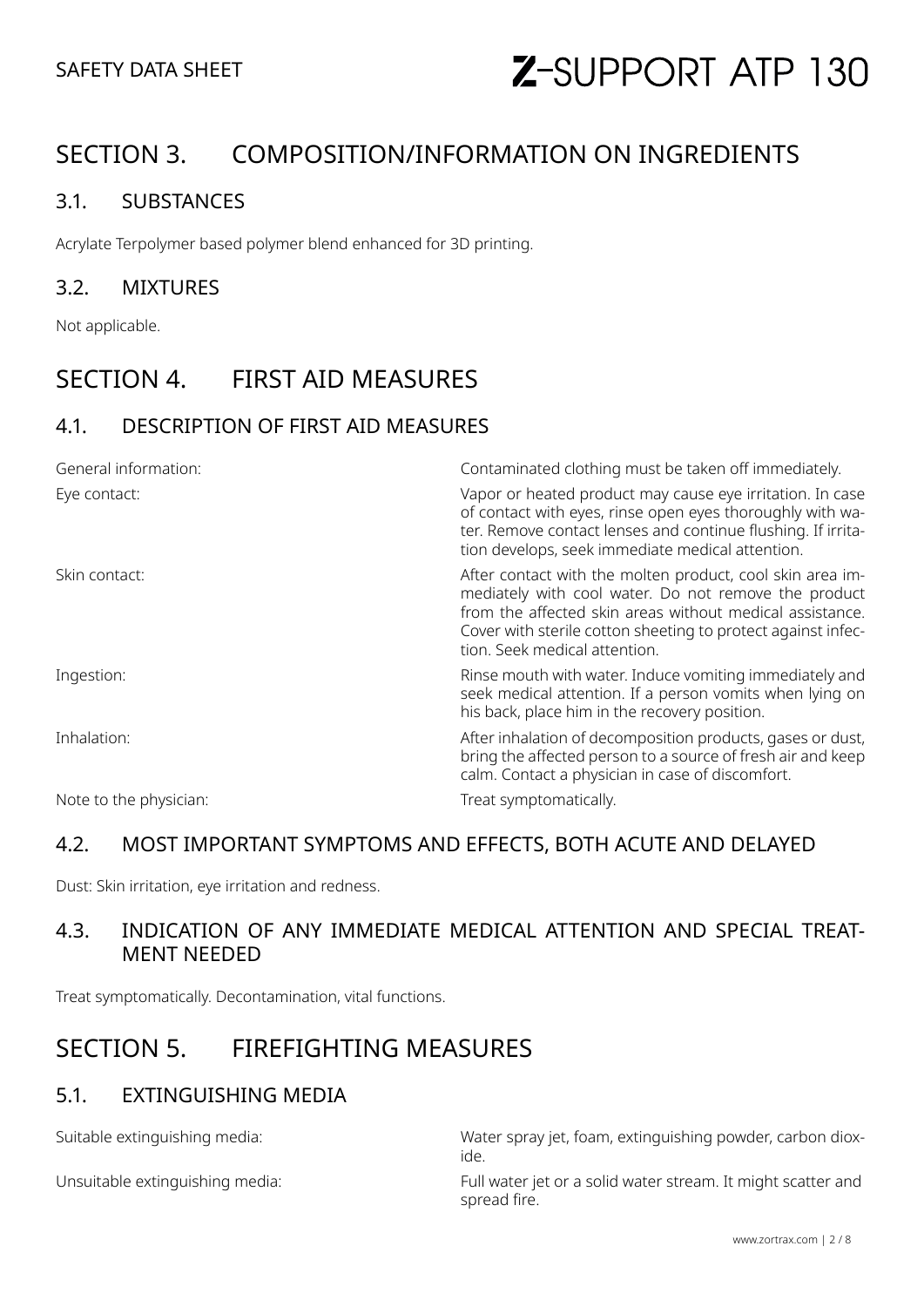# Z-SUPPORT ATP 130

### 5.2. SPECIAL HAZARDS ARISING FROM THE SUBSTANCE OR MIXTURE

Exposure to decomposition products may be a hazard to health. The smoke of a fire can, in addition to the originating material, also contain combustion products of varying composition, which may be toxic and/or irritating. Combustion products may include and are not limited to carbon monoxide and carbon dioxide.

### 5.3. ADVICE FOR FIREFIGHTERS

Wear self-contained breathing apparatus and full protective clothing.

#### Additional information:

Fine dust dispersed in air may ignite. Risk of ignition followed by flame propagation or secondary explosions shall be prevented by avoiding accumulation of dust.

Standard procedure for chemical fires: Use extinguishing measures that are appropriate to local circumstances and the surrounding environment. In the event of fire and/or explosion, do not breathe fumes. Dispose of fire debris and contaminated extinguishing water in accordance with official regulations.

### SECTION 6. ACCIDENTAL RELEASE MEASURES

### 6.1. PERSONAL PRECAUTIONS, PROTECTIVE EQUIPMENT AND EMERGENCY PROCE-DURES

Do not inhale vapors/fumes released during thermal processing. Use personal protective equipment/clothing (see SECTION 8). Avoid eye contact and dust formation and remove all sources of ignition. Sweep up to prevent slipping hazard.

### 6.2. ENVIRONMENTAL PRECAUTIONS

Prevent entry into drainage systems, or surface water.

### 6.3. METHODS AND MATERIAL FOR CONTAINMENT AND CLEANING UP

Sweep/shovel into suitable container for disposal. Avoid raising dust and ensure adequate ventilation. Clean contaminated surface thoroughly.

### 6.4. REFERENCE TO OTHER SECTIONS

See SECTION 8 for personal protection information. See SECTION 13 for disposal considerations.

### SECTION 7. HANDLING AND STORAGE

### 7.1. PRECAUTIONS FOR SAFE HANDLING

Handle in a well-ventilated area. Local exhaust ventilation at 3D printer's area is recommended when many printers are operated at once. Avoid contact with heated or molten product. Use personal protective equipment (see SEC-TION 8.). Avoid dust formation and electrostatic charge. Keep away from sources of ignition.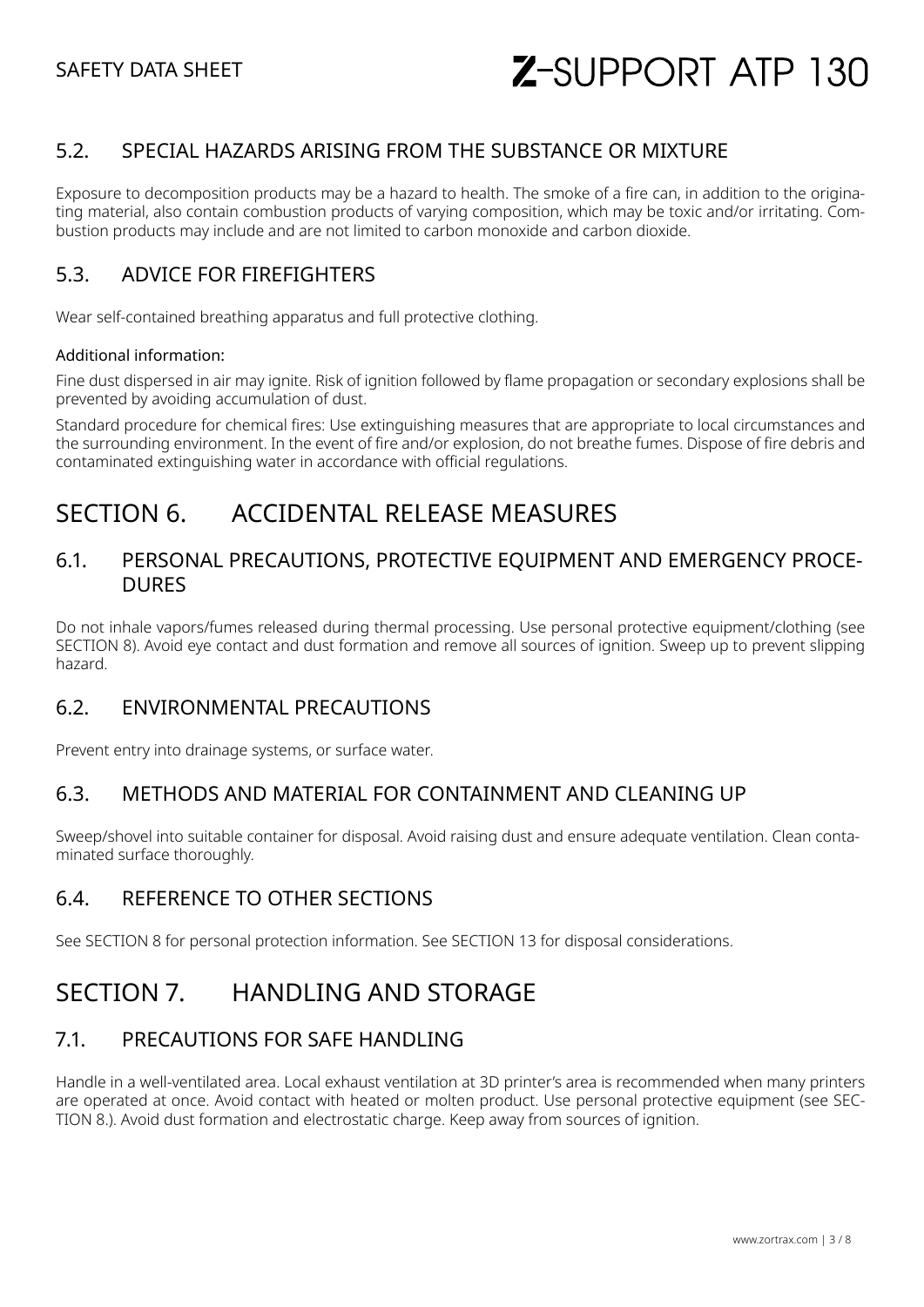## Z-SUPPORT ATP 130

### 7.2. CONDITIONS FOR SAFE STORAGE, INCLUDING ANY INCOMPATIBILITIES

Protect from water, moisture and direct sunlight. Store the material in a dry room, and in a closed and air-tight container or packaging (with desiccant when when not in use). Store at ambient temperatures. Avoid all sources of ignition.

### 7.3. SPECIFIC END USE(S)

Primarily used for 3D printing.

### SECTION 8. EXPOSURE CONTROLS/PERSONAL PROTECTION

#### 8.1. CONTROL PARAMETERS

Given suitable ventilation it can be that the threshold limits will not be reached. Provide good ventilation to ensure that the workplace exposure limit is not exceeded. Use of respiratory protection may be necessary during maintenance activities.

### 8.2. EXPOSURE CONTROLS

Thermal extrusion: Provide local exhaust ventilation to ensure that the workplace exposure limit is not exceeded. Use respiratory protection may be necessary during maintenance activities.

#### Individual protection measures, such as personal protective equipment:

| Eye protection:                  | Tightly sealed goggles according to EN 166.                                                                                                                                                                                                                                                                                                                                                                                                                    |
|----------------------------------|----------------------------------------------------------------------------------------------------------------------------------------------------------------------------------------------------------------------------------------------------------------------------------------------------------------------------------------------------------------------------------------------------------------------------------------------------------------|
| Hand protection:                 | Heat protective gloves according to EN 374. Glove ma-<br>terial: Nitrile rubber - Layer thickness: 0,11 mm. Break-<br>through time: > 480 min. Observe glove manufacturer's<br>instructions concerning penetrability and breakthrough<br>time. In case of melting: Impervious heat protective gloves<br>according to EN 407. Glove material: Leather, KevlarR.<br>Observe glove manufacturer's instructions concerning<br>penetrability and breakthrough time. |
| Skin protection:                 | Wear suitable protective clothing. Boots or safety shoes.<br>In the case of dust formation: wear overalls.                                                                                                                                                                                                                                                                                                                                                     |
| Safety and hygiene measures:     | Avoid contact of hot molten material with the skin. Avoid<br>inhalation of dust, mists and vapors. Eye wash fountains<br>and safety showers must be easily accessible. Handle in<br>accordance with good industrial hygiene and safety prac-<br>tice. No eating or drinking during work.                                                                                                                                                                       |
| Environmental exposure controls: | Prevent entry into drainage systems, or surface water.                                                                                                                                                                                                                                                                                                                                                                                                         |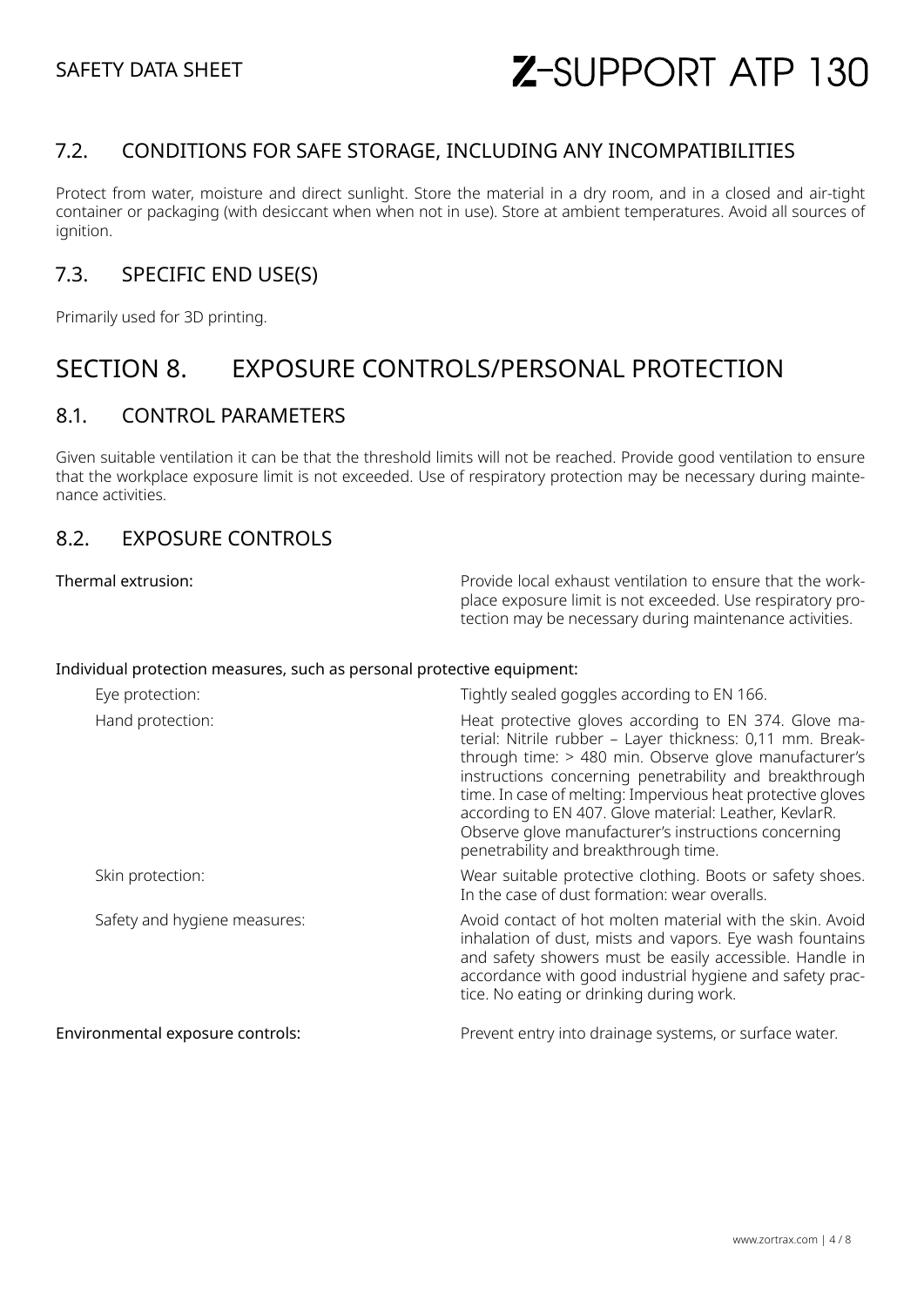## SECTION 9. PHYSICAL AND CHEMICAL PROPERTIES

### 9.1. INFORMATION ON BASIC PHYSICAL AND CHEMICAL PROPERTIES

| Appearance:                                   | filament                                |
|-----------------------------------------------|-----------------------------------------|
| Physical state:                               | solid (compressed)                      |
| Colors:                                       | natural                                 |
| Odor:                                         | weak, characteristic                    |
| Odor threshold:                               | not applicable                          |
| pH:                                           | no data available                       |
| Melting point/freezing point:                 | no data available                       |
| Initial boiling point and boiling range:      | no data available                       |
| Flash point:                                  | no data available                       |
| Evaporation rate:                             | no data available                       |
| Flammability:                                 | no data available                       |
| Upper/lower flammability or explosive limits: | no data available                       |
| Vapor pressure:                               | no data available                       |
| Vapor density:                                | no data available                       |
| Specific density:                             | 1.1 g/cm <sup>3</sup> (20 $^{\circ}$ C) |
| Water solubility:                             | insoluble                               |
| Partition coefficient: n-octanol/water:       | no data available                       |
| Ignition temperature:                         | $>450^{\circ}$ C                        |
| Decomposition temperature:                    | $>$ 290 $^{\circ}$ C                    |
| Viscosity:                                    | no data available                       |
| Explosive properties:                         | no data available                       |
| Oxidizing properties:                         | no data available                       |

### 9.2. OTHER INFORMATION

| Melt flow index:          | 1 – 10 g /10 min (200 $^{\circ}$ C/10 kg) |
|---------------------------|-------------------------------------------|
| Solubility in 0.5 N NaOH: | 50 a/l                                    |

### SECTION 10. STABILITY AND REACTIVITY

### 10.1. REACTIVITY

No reactions if stored and handled as prescribed/indicated.

### 10.2. CHEMICAL STABILITY

Product is stable at recommended storage conditions.

### 10.3. POSSIBILITY OF HAZARDOUS REACTIONS

The product is chemically stable.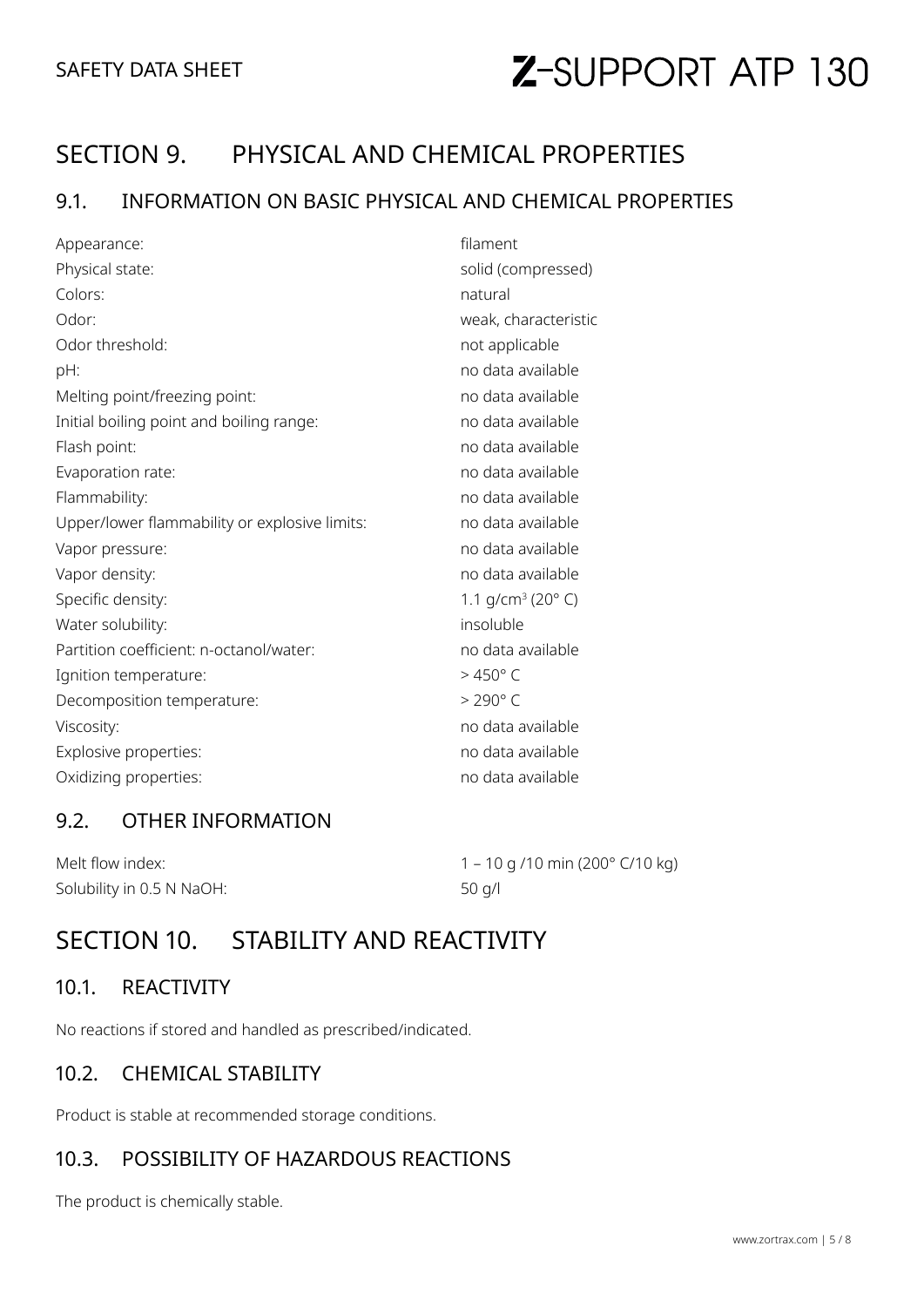### SAFETY DATA SHEET

# Z-SUPPORT ATP 130

### 10.4. CONDITIONS TO AVOID

Avoid extreme heat and all sources of ignition. Avoid heating for a long time above processing temperatures.

### 10.5. INCOMPATIBLE MATERIALS

Alkalis, strong acids and oxidizing substances.

### 10.6. HAZARDOUS DECOMPOSITION PRODUCTS

Dangerous/toxic fumes and other gaseous products of degradation can be given off if the product is greatly overheated. The decomposition of product depends on temperature, air supply and the presence of other materials (carbon monoxide, hydrocarbon oxidation products, including organic acids, aldehydes and alcohol). Fire may lead to the release of: smoke, hydrogen cyanide, hydrocarbons, carbon monoxide and carbon dioxide.

### SECTION 11. TOXICOLOGICAL INFORMATION

### 11.1. INFORMATION ON TOXICOLOGICAL EFFECTS

| Acute toxicity (oral):         | No data available.                                                                                                                                         |
|--------------------------------|------------------------------------------------------------------------------------------------------------------------------------------------------------|
| Acute toxicity (dermal):       | No data available.                                                                                                                                         |
| Acute toxicity (inhalative):   | No data available.                                                                                                                                         |
| Skin corrosion/irritation:     | Not expected to be irritating.                                                                                                                             |
| Serious eye damage/irritation: | Not expected to be irritating.                                                                                                                             |
| Sensitization:                 | Not expected to be a skin sensitizer.                                                                                                                      |
| Repeated dose toxicity:        | No data available.                                                                                                                                         |
| Carcinogenicity:               | No data available.                                                                                                                                         |
| Mutagenicity:                  | No data available.                                                                                                                                         |
| Toxicity for reproduction:     | No data available.                                                                                                                                         |
| Other information:             | Based on our state of knowledge and experience no inju-<br>rious health effects are expected if the product is properly<br>handled for the designated use. |

### SECTION 12. ECOLOGICAL INFORMATION

#### 12.1. TOXICITY

No ecological toxicity data has been generated for this product. There are no test results available and information is based on similar products.

### 12.2. PERSISTENCE AND DEGRADABILITY

Biodegradation: The product is not readily biodegradable. The product is likely to persist in the environment.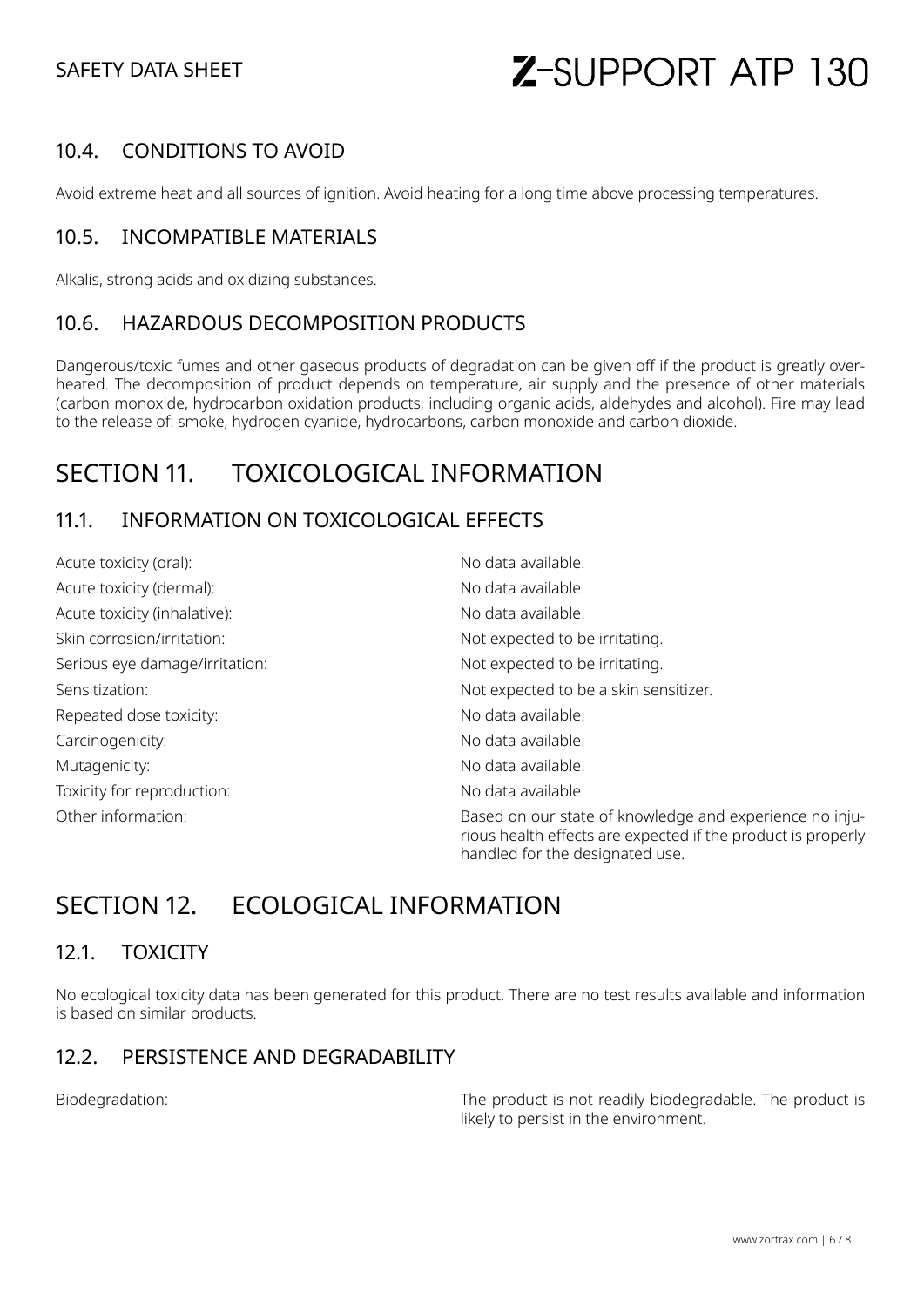### SAFETY DATA SHEET

## Z-SUPPORT ATP 130

### 12.3. BIOACCUMULATIVE POTENTIAL

No data available, but the product is not expected to be readily bioavailable due to its consistency and insolubility in water.

### 12.4. MOBILITY IN SOIL

The product is essentially insoluble in water. Avoid contamination of soil, surface and sewage system water.

#### 12.5. RESULTS OF PBT AND VPVB ASSESSMENT

The substances in the mixture do not meet the PBT/vPvB criteria according to REACH, annex XIII.

### 12.6. OTHER ADVERSE EFFECTS

No information available.

### SECTION 13. DISPOSAL CONSIDERATIONS

### 13.1. WASTE TREATMENT METHODS

Product: example a metal of the Generation of waste should be minimized, check the possibility for recycling. Waste product can be incinerated or disposed of together with domestic waste in compliance with the local authority.

Packaging: The packaging material must be emptied completely and disposed in accordance with the regulations. The packaging can be recycled if not contaminated.

### SECTION 14. TRANSPORT INFORMATION

#### 14.1. UN NUMBER

DOT, ADR, IMDG, IATA – not applicable

### 14.2. UN PROPER SHIPPING NAME

DOT, ADR, IMDG, IATA – not applicable

#### 14.3. TRANSPORT HAZARD CLASS(ES)

DOT, ADR, IMDG, IATA – not applicable

#### 14.4. PACKING GROUP

DOT, ADR, IMDG, IATA – not applicable